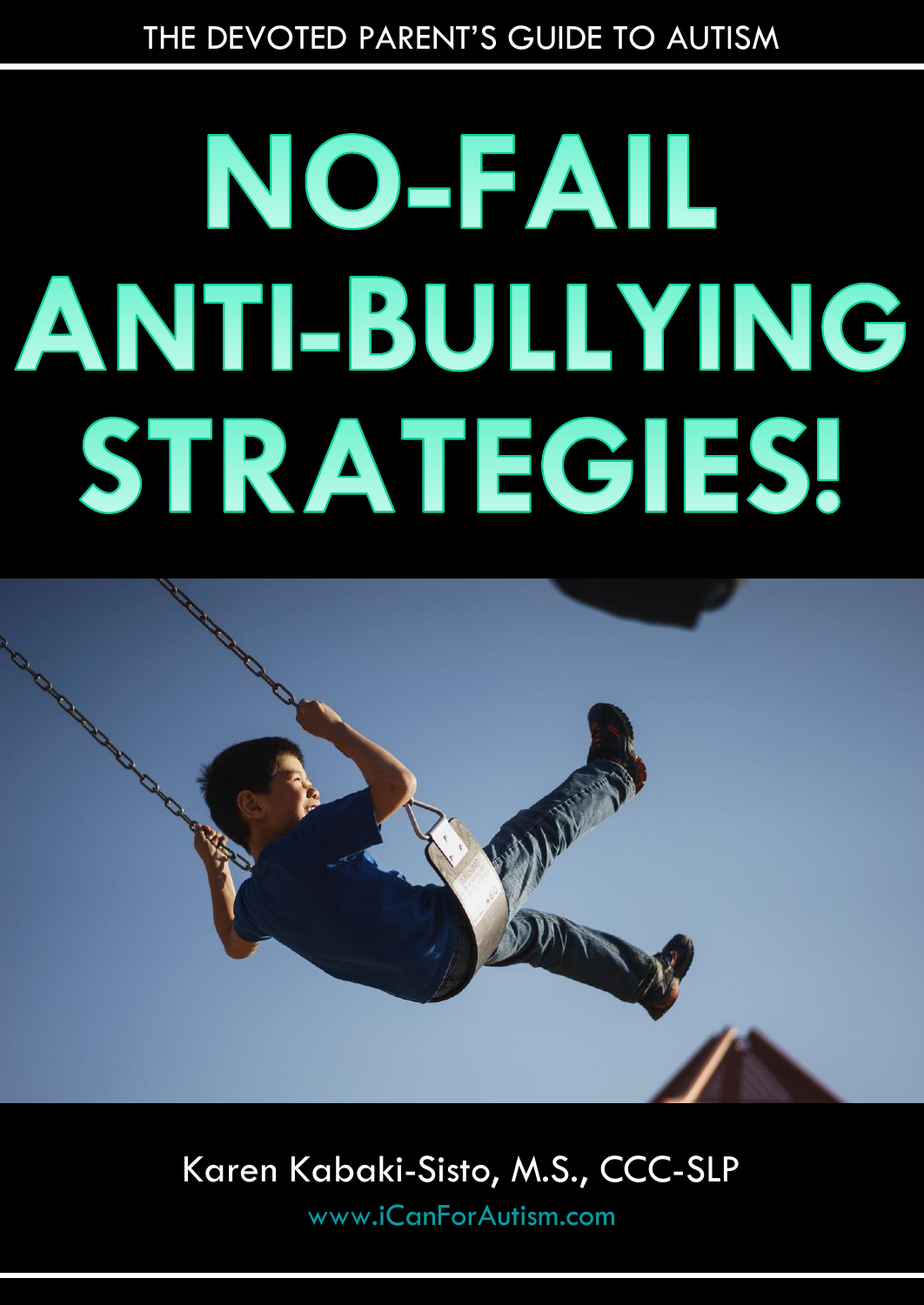

# Hello, Mom or Dad!

*You know your child with special needs or autism better than anyone, and you want to help her or him to communicate to the best of her or his abilities. Being a parent makes you the most important person for your child!*

*But where's the help for YOU to understand and empower your child? You've come to the right place.*

*As an ASHA-certified speech-language pathologist, I've been working with people with autism and special needs for over 20 years. I strive to achieve more, just like you* 

*do, every day. Together, through my articles, videos, and apps, we can significantly help your child in the convenience of your own home.*

*In this e-book, you'll learn new and effective ways to improve your child's ability to distinguish mean-spirited bullies from those who are genuine friends. My goal is for your child, you, the community, and educators to take a stand using the power of communication when bullying rears its ugly head.*

*After you've tried a few of my techniques, feel free to email your questions, comments, or concerns to me at [karen@icanforautism.com.](mailto:karen@icanforautism.com)* 

*Karen*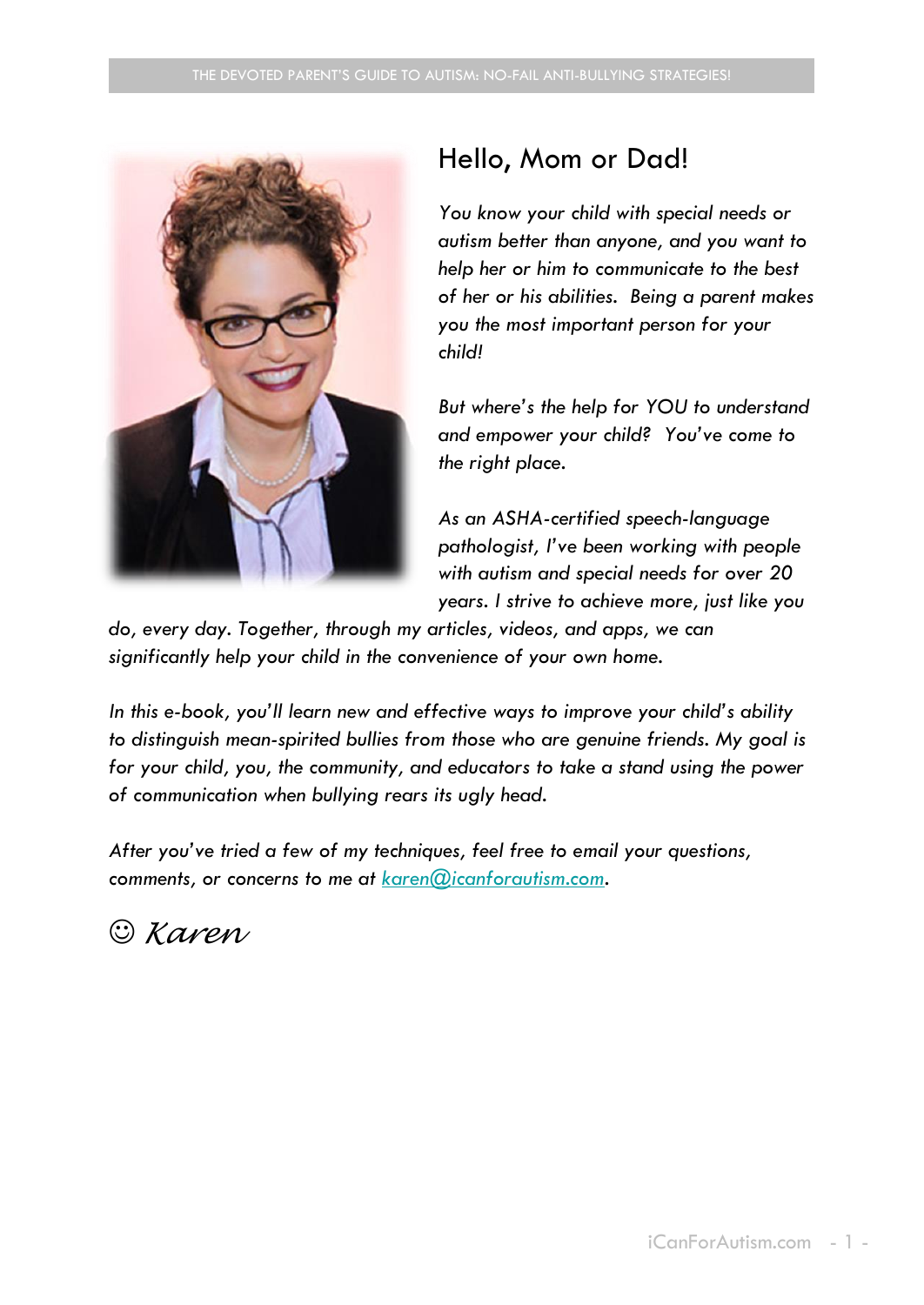# **TABLE OF CONTENTS**

| Buddy or Bully? How Your Child with Autism Can Easily Tell Them Apart  - 3 - |
|------------------------------------------------------------------------------|
|                                                                              |
|                                                                              |
|                                                                              |
|                                                                              |

#### *© 2016 by Karen Kabaki-Sisto*

*All rights reserved. This book or any portion thereof may not be reproduced or used in any manner whatsoever without the express written permission of the publisher except for the use of brief quotations in a book review.*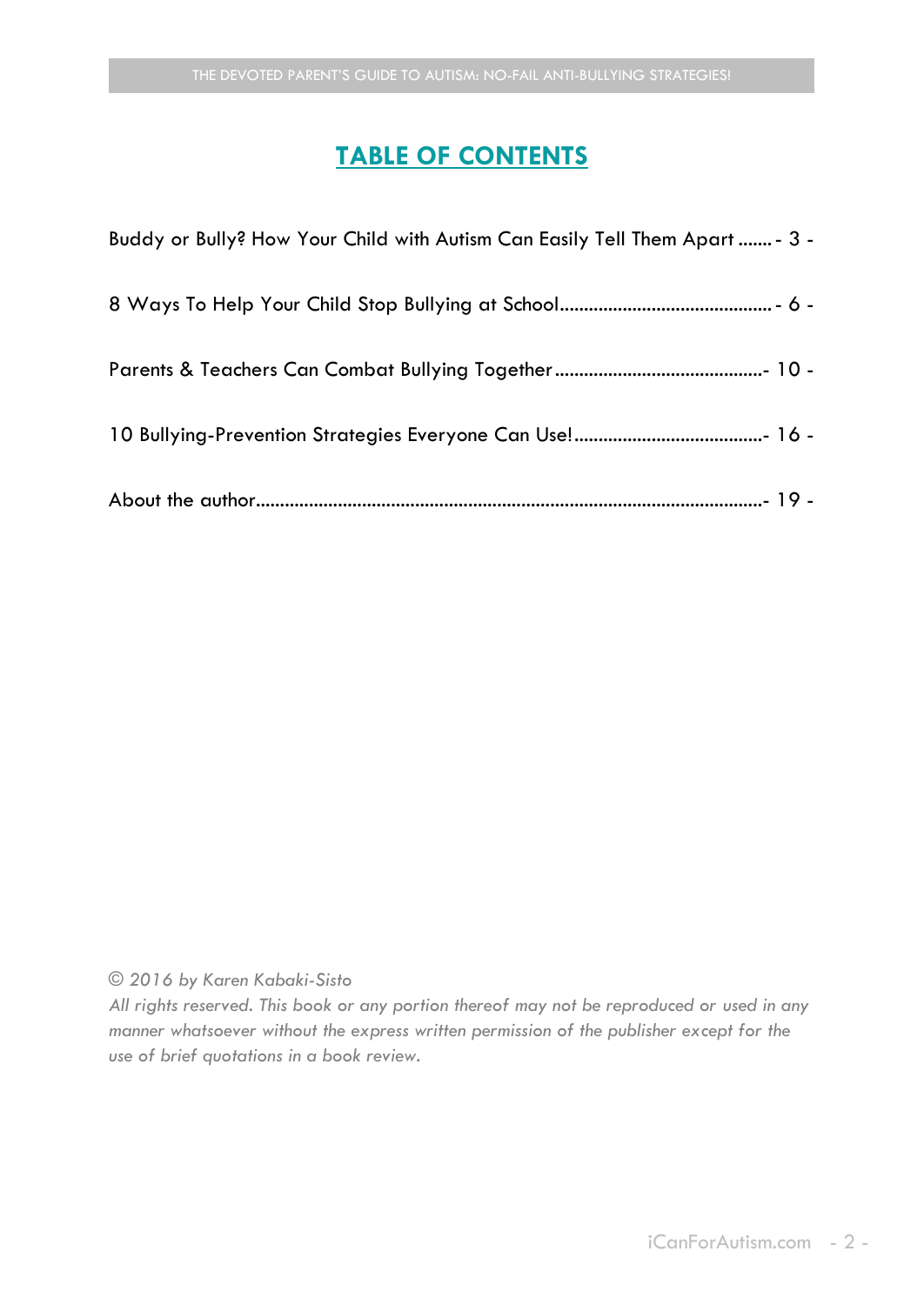# <span id="page-3-0"></span>**Buddy or Bully? How Your Child with Autism Can Easily Tell Them Apart**



*Children with autism struggle with interpreting social communication. Due to the complexity of people's behavior and language, children with autism may find it challenging to determine who is genuinely kind versus those who are mean spirited.* 

*Together, you and your child can discuss the peers in his or her life and make educated decisions on who gets the privilege to be his or her friend!*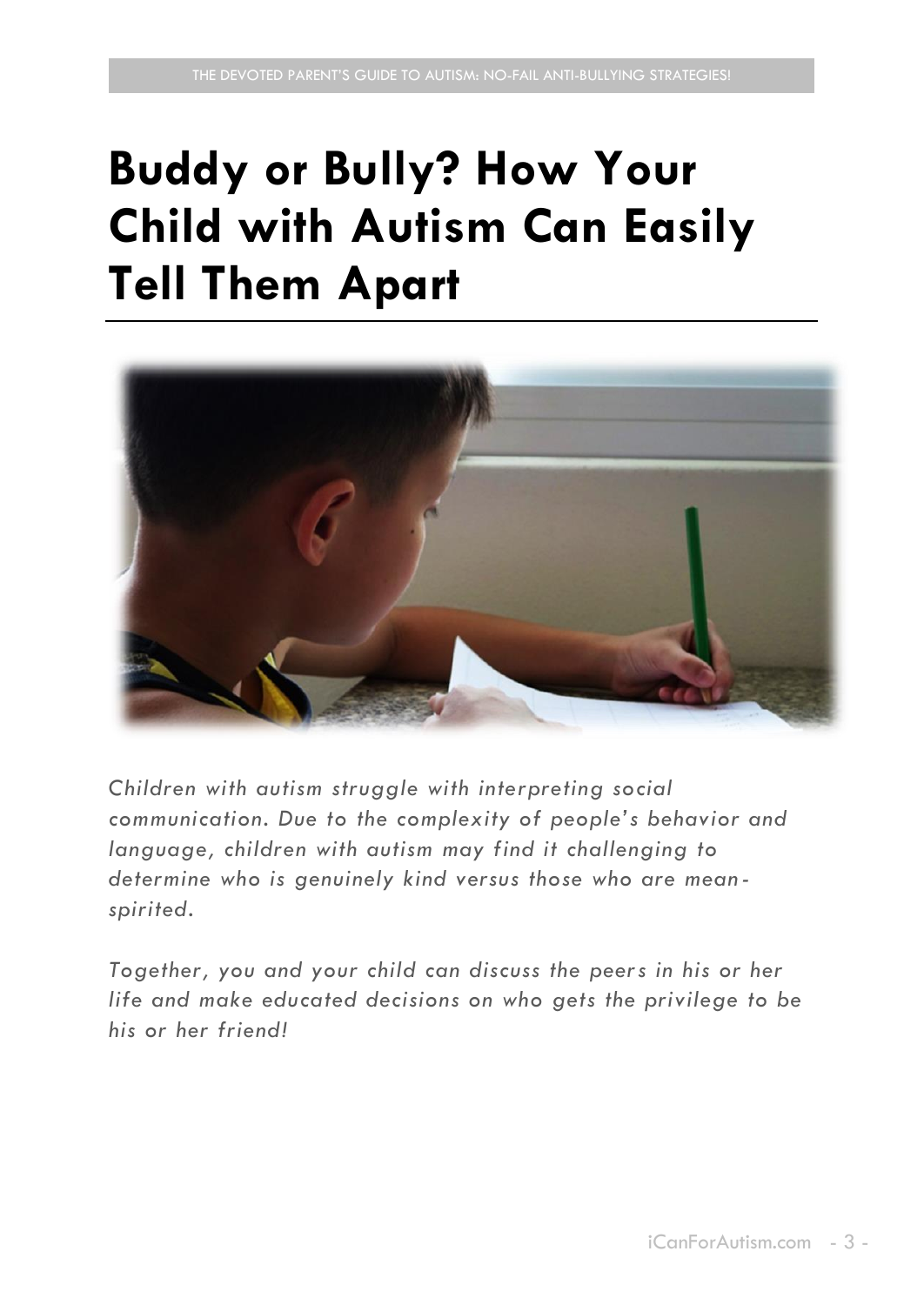# **HOW TO TELL THEM APART**

Help your child distinguish these polar opposite personalities using words he or she can understand.

You can show how the word 'buddy' contains the word 'bud', which is the start of a flower or tree that's about to bloom into something bigger, fragrant, and more special. Like budding flowers, being 'buddies' with someone is something very nice and sweet, and other flowers enjoy growing near them. On the other hand, point out how the word 'bull' is in 'bully.' No one wants to be near a bull because he is not nice and sweet, and he can hurt us.

# **'BUDDY' CHECKLIST**

Together with your child, have her or him rate the peers in his life on a scale of 0 (never); 1 (sometimes); 2 (often); 3 (always):

- Gives me happy smiles
- Asks me questions I want to answer
- Likes to help me
- Wants to talk with me at lunch
- Wants to play with me at recess or after school
- Makes me feel happy and nice like a flower in the garden
- Shares her or his toys or school supplies with me
- Helps me understand what he or she is talking about when we have a conversation
- When I talk with him or her, he or she pays attention to me and listens to me

#### **Results:**

If this checklist has mostly 1's or 2's, then this person is a friend—like a flower within the garden. If there are any 3s, this person can be considered a closer friend—like a flower that grows nearer to you within the garden. If there are any zeros, refer to the "Bully Checklist" below. Discuss with your child other positive details he or she likes about friends to make this list longer.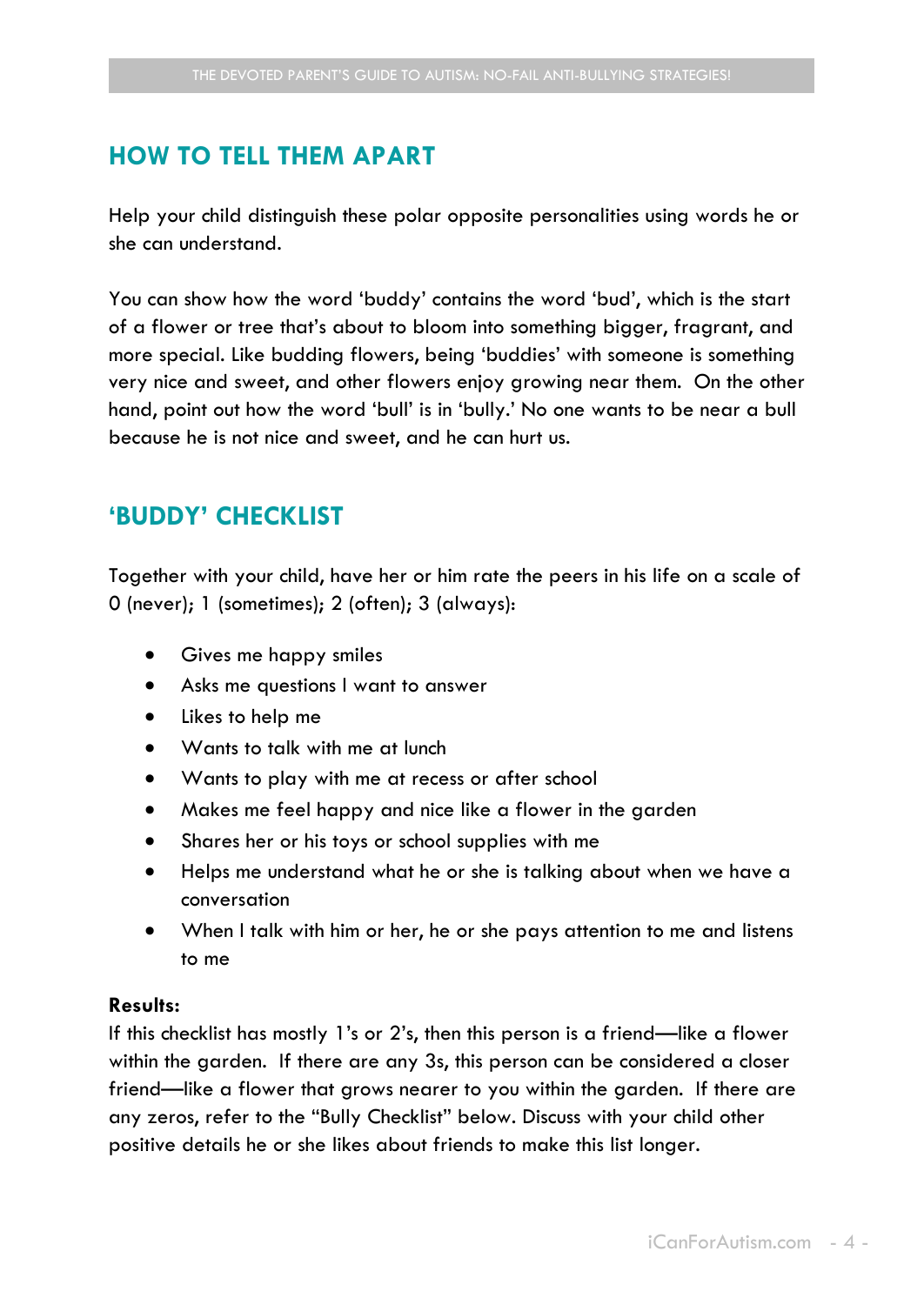# **'BULLY' CHECKLIST**

Same as the Buddy Checklist, have your child rate the peers in his life on a scale of 0 (never); 1 (sometimes); 2 (often); 3 (always):

- Makes mean or silly faces at me
- Asks me questions I don't want to or can't answer
- Doesn't help me
- Says mean things to me at lunch
- Leaves me out of games at recess
- Makes me feel unhappy, upset, or afraid
- Doesn't share her or his toys or school supplies with me
- Doesn't help me understand what he or she is talking about when we have a conversation
- When I try to talk with him or her, he or she ignores me

#### **Results:**

If this checklist has any 1's or 2's, then this person should be avoided—like a weed that makes the garden look not so nice. If there are any 3's, this person may be considered a bully and requires adult intervention. Bullies, like bulls, do not belong and are not allowed inside of the garden. If there are any zeros, refer to the "Buddy Checklist" above. Discuss with your child other negative details he or she encounters to make this list longer.

# **THIS BUD'S FOR YOU!**

Even though the words are only distinguished by a pair of D's and L's, that makes all the difference with whom we consider befriending. Providing an organized system like these checklists can help you get to know your child better while helping your child make keen observations for lasting friendships.  $\diamond$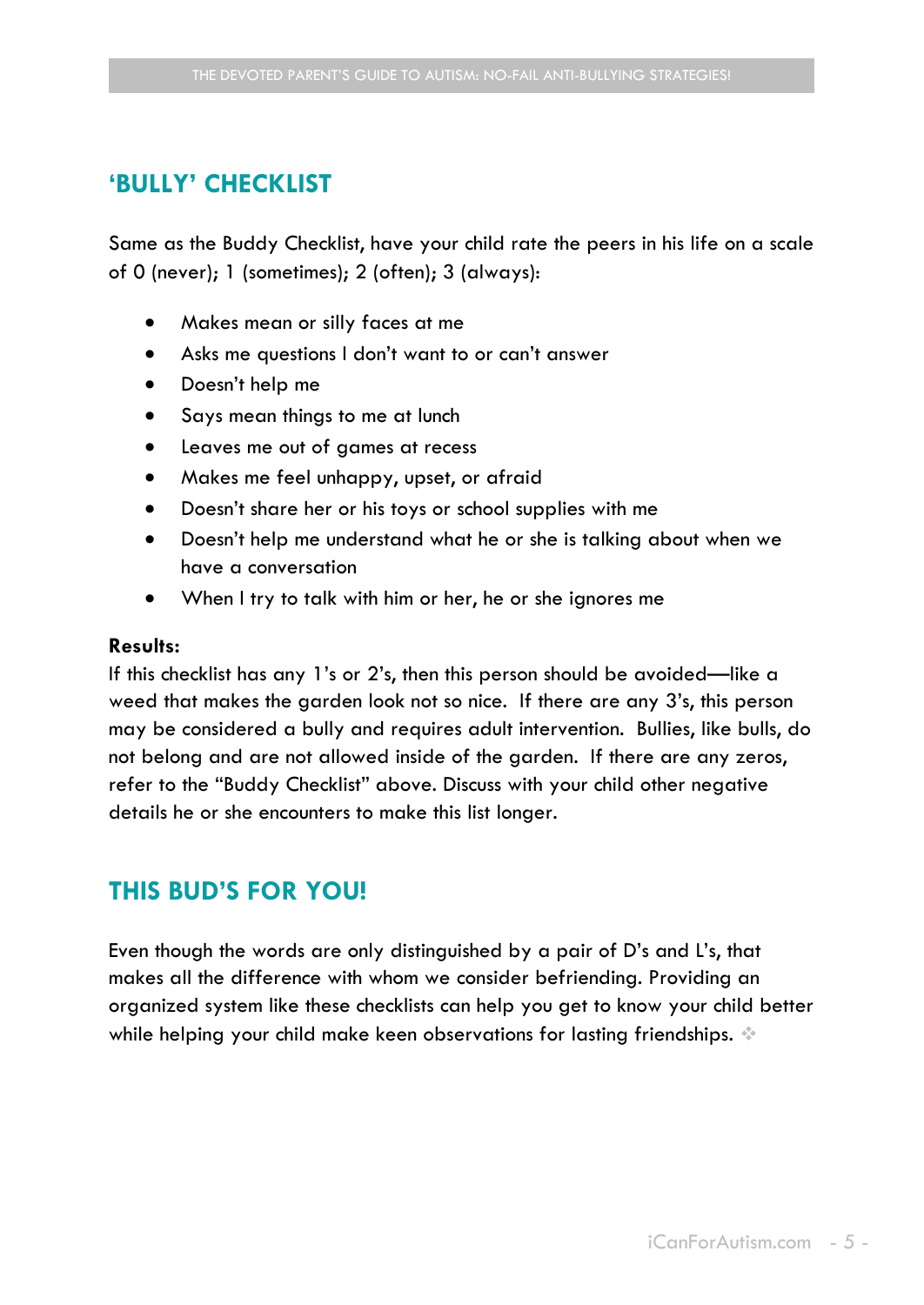# <span id="page-6-0"></span>**8 Ways To Help Your Child Stop Bullying at School**



*If your child with autism is able to use language to speak, understand, and socialize somewhat, he or she may, in part, have mainstream classes with classmates who do not have autism.* 

*A bully who is skilled at language and socializing can take advantage of students with social challenges and language disabilities.* 

*So, the children with autism who are higher-functioning are at the greatest risk of being bullied.* 

*You as the parent can help school staff members and classmates understand how to support your child with the suggestions that follow…*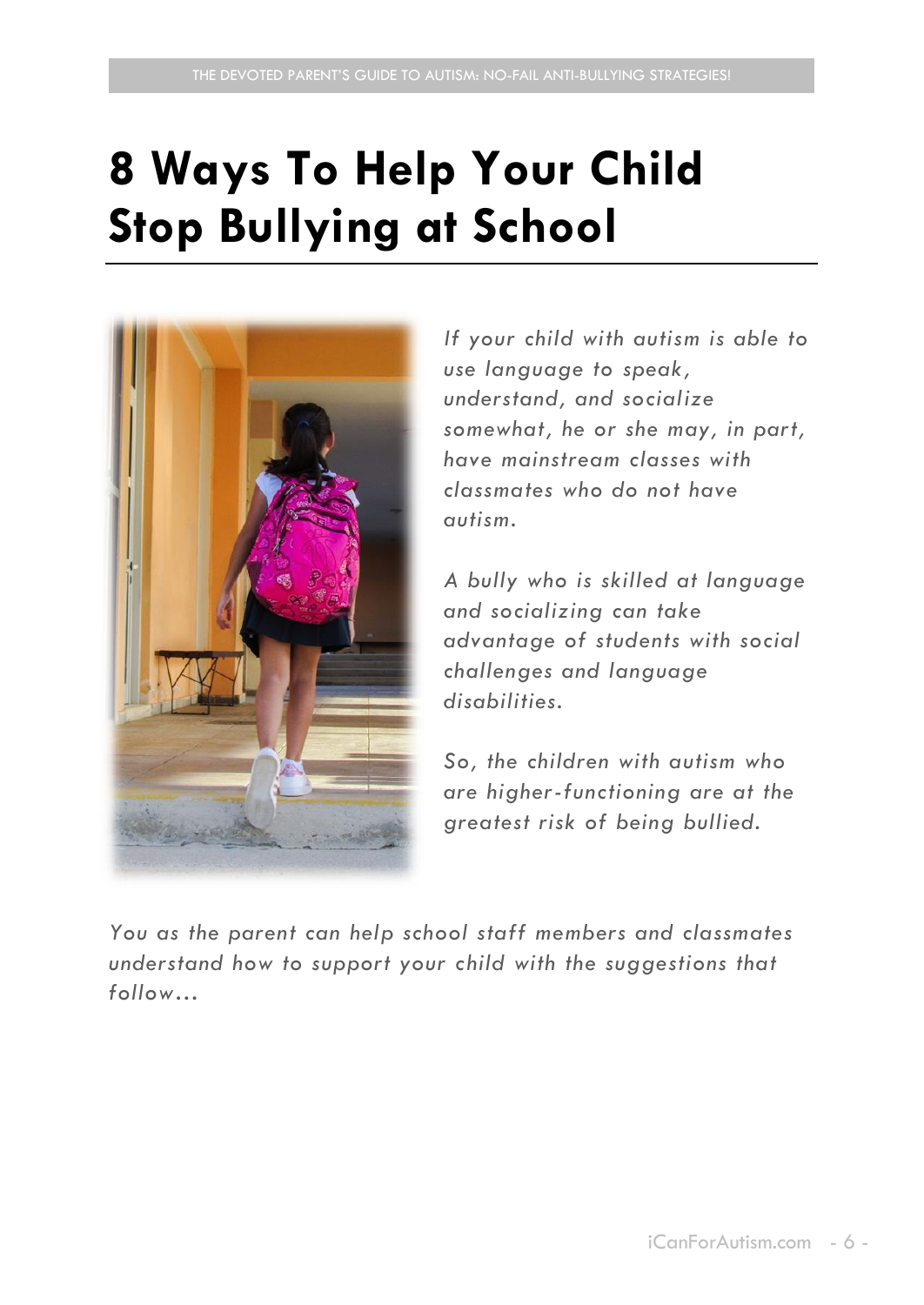School's purpose is to educate, and education is the answer to stop bullying! Help protect your child from bullying during school even when you cannot physically be there through teaching better communication, social skills, independence, and self-advocacy.

All school staff play key roles and must take action against bullying. Keep in close contact with your child's school to encourage working together to reduce bullying opportunities with these tips:

# **1 - Close Supervision**

An adult who is educated about autism, along with a trusted classmate if possible, can help in areas where bullying occurs more often. Places where students with autism are able to be bullied more easily due to the lack of supervision include:

Mainstream classroom with only one teacher

On the school bus where the driver is concentrating on driving as opposed to passengers' behavior

- Walking to/from school
- Extra-curricular activities
- Cafeteria
- Playground
- Passing time in hallways
- Bathroom visits
- Any unsupervised or unstructured activity

# **2 - Counseling and Intervention**

The bully himself or herself needs to be informed of school's anti-bullying policy and counseled to stop more bullying.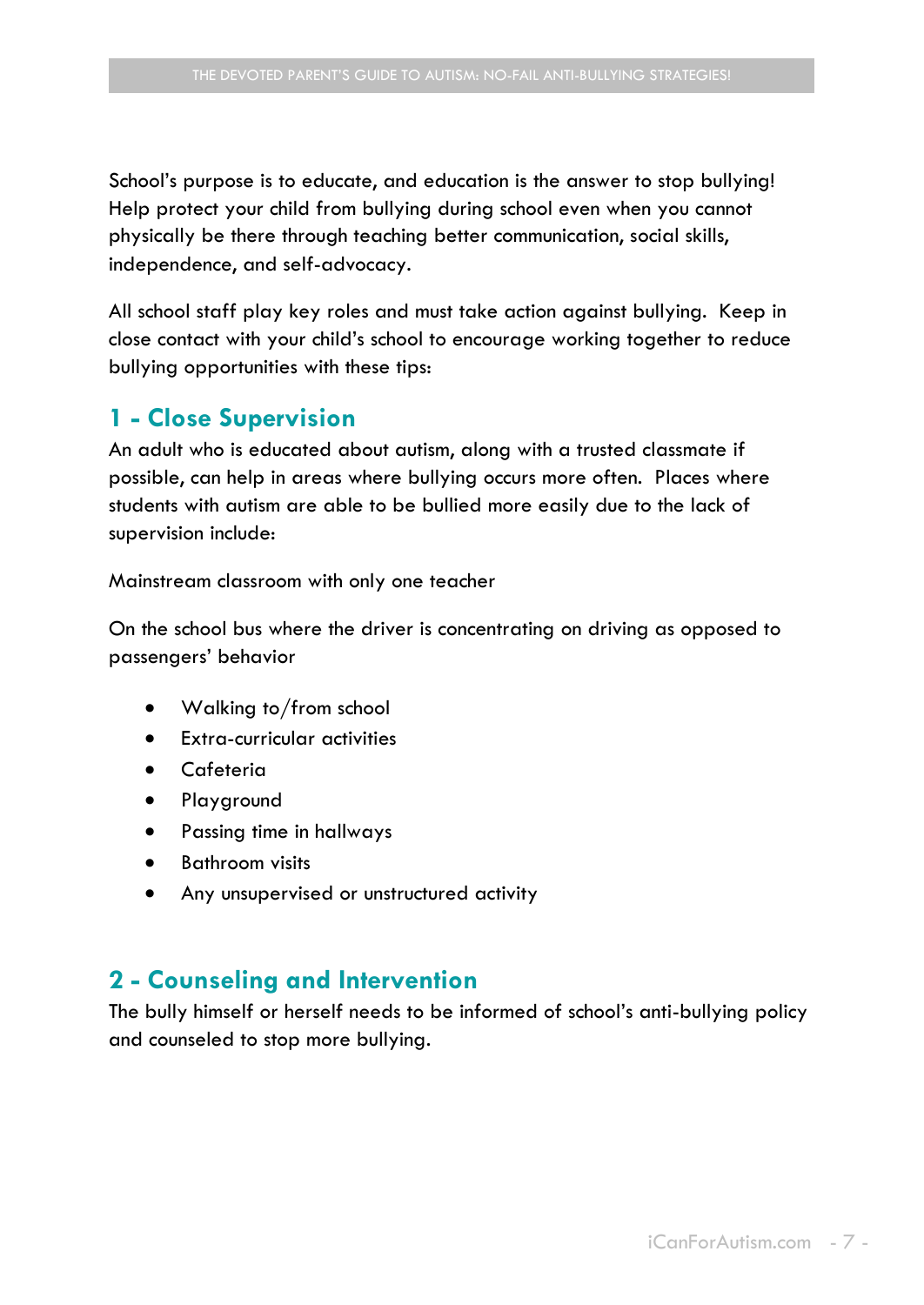# **3 - Overall Education About Bullying**

Students and staff will become increasingly involved to report and resolve bullying.

# **4 - Basic Rule**

Tell your child if someone hurts her or him or makes him feel uncomfortable, unsure, or confused, tell an adult.

# **5 - Teach All Students Responsibility**

Talk about the communication and social challenges experienced by kids with autism so that their classmates who don't have autism will understand them more and be more sensitive to their needs. When it comes to a child with autism, being a kind, caring friend can make all the difference to protect them.

## **6 - Encourage Friendships**

More friends and stronger friendships will grow respect and acceptance. But peers without autism might not know how to make friends with someone who has autism. Along with your help, schools should guide students without autism how to reach their peers with autism possibly through workshops or speciallystructured activities.

# **7 - Prevention**

Encourage your child to stay with a crowd of people whom he or she likes. Lots of friendly students surrounding your child is like a school of fish that makes it harder for the bully to bust in.

## **8 - Communicate Confidently**

If your child feels that she or he is being bullied, practice scripts like, "Shake your head and say, 'No one likes a bully.'"; "So not cool."; "Some people just don't get it."; "This is so boring."; "Whatever."; "Leave me alone." Afterwards,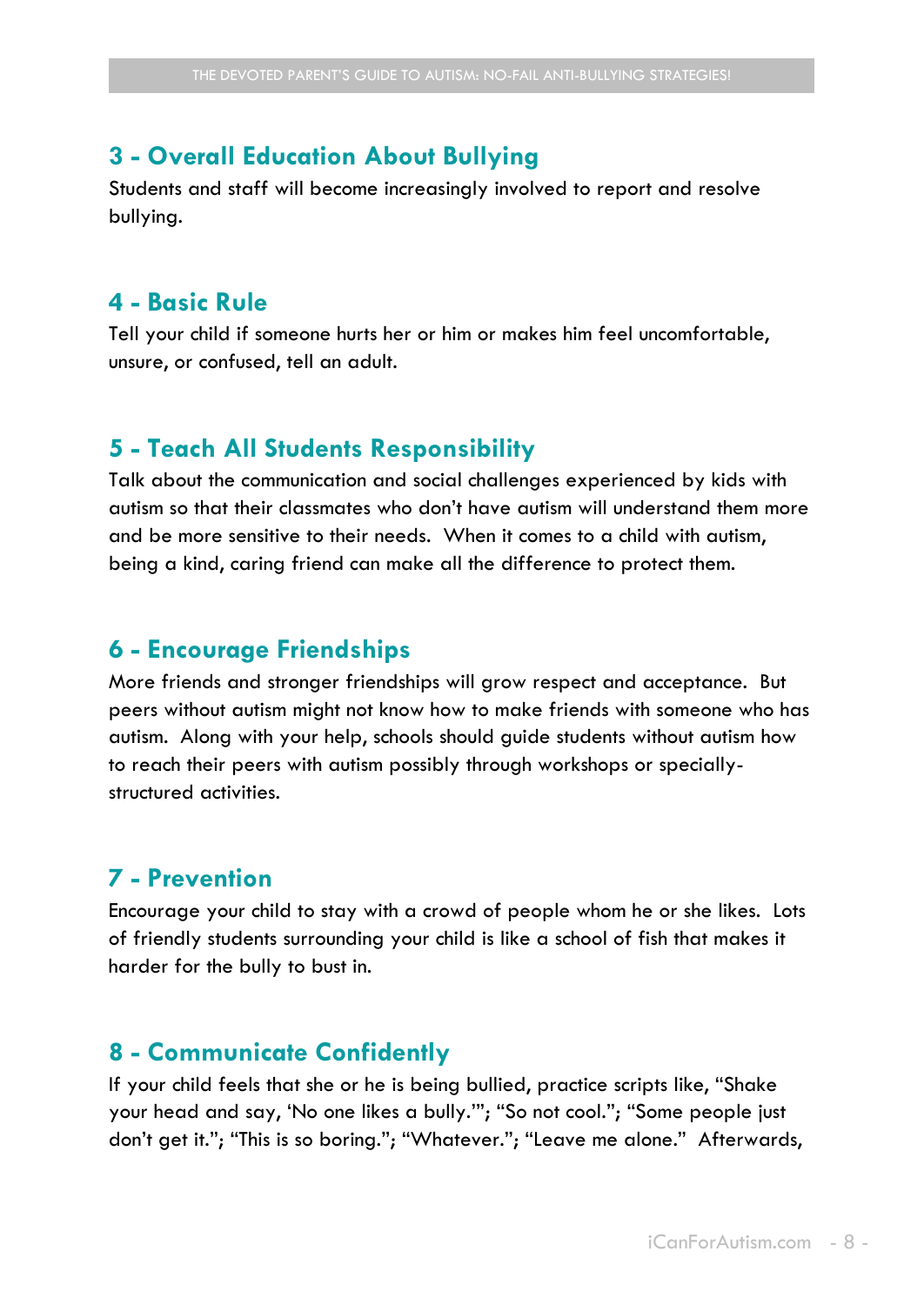to not add more fuel to the bully's fire, it is very important to tell your child to walk away without looking back and immediately report this to an adult. These harmless yet powerful comebacks may leave the bully speechless, especially because it is unexpected out of the mouth of her or his victim.

**Working together as a team in partnership with you as the parent, your school's teaching staff, aides, principal, counselors, and psychologists will provide the safest environment for your child to learn and enjoy.** 

*This article first appeared in the American Autism Association blog, October 2015*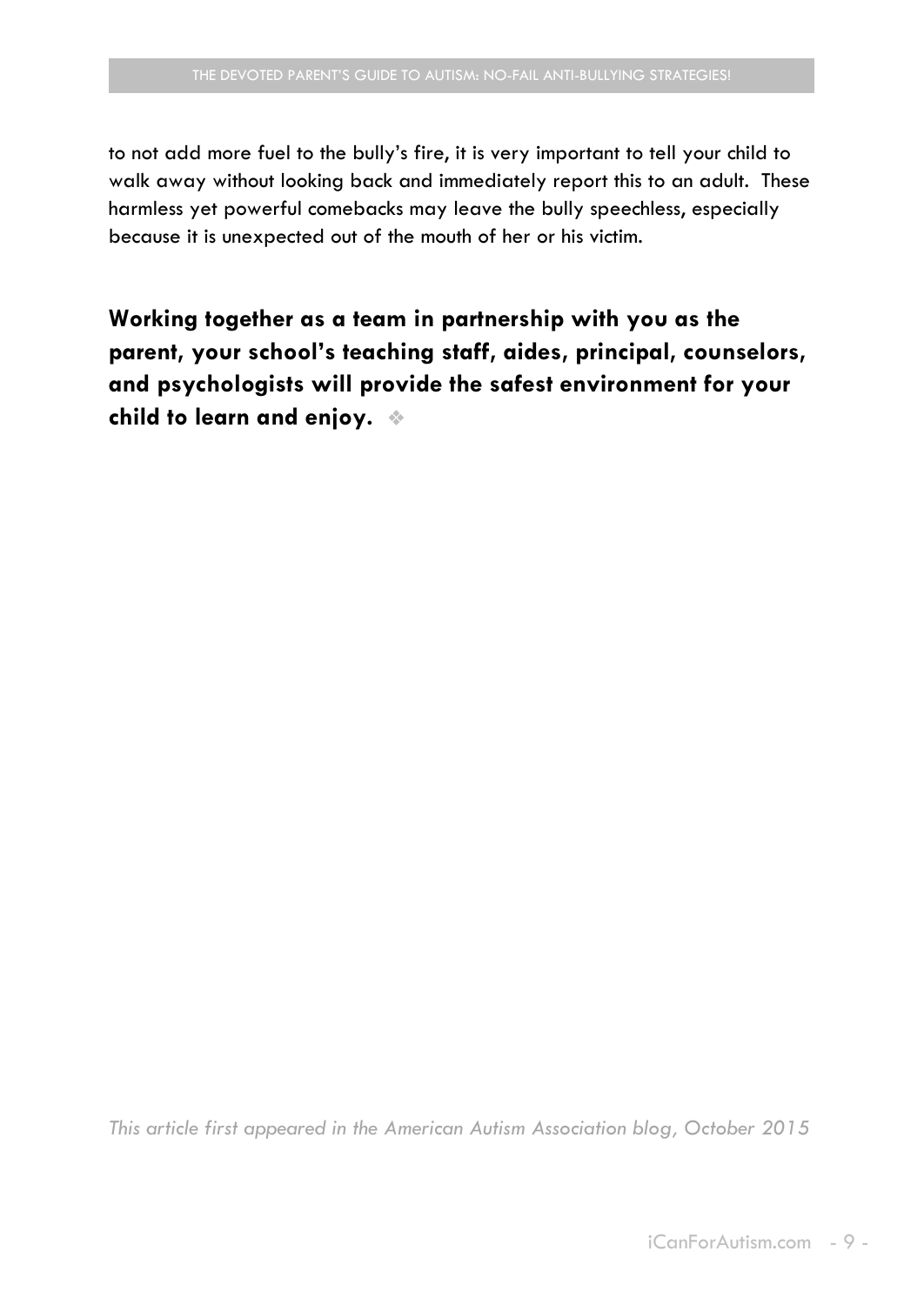# <span id="page-10-0"></span>**Parents & Teachers Can Combat Bullying Together**



*Along with academic achievement, a goal of the educational experience is to learn how to have successful social relationships both inside and outside of the classroom that continue through adulthood.*

*However, physically seating a student into a classroom mainstream or self-contained - doesn't automatically ensure social acceptance. Problems with learning and communication can cause a child with special needs to be misunderstood, left out, teased, and/or bullied, leading to behavioral meltdowns and depression.*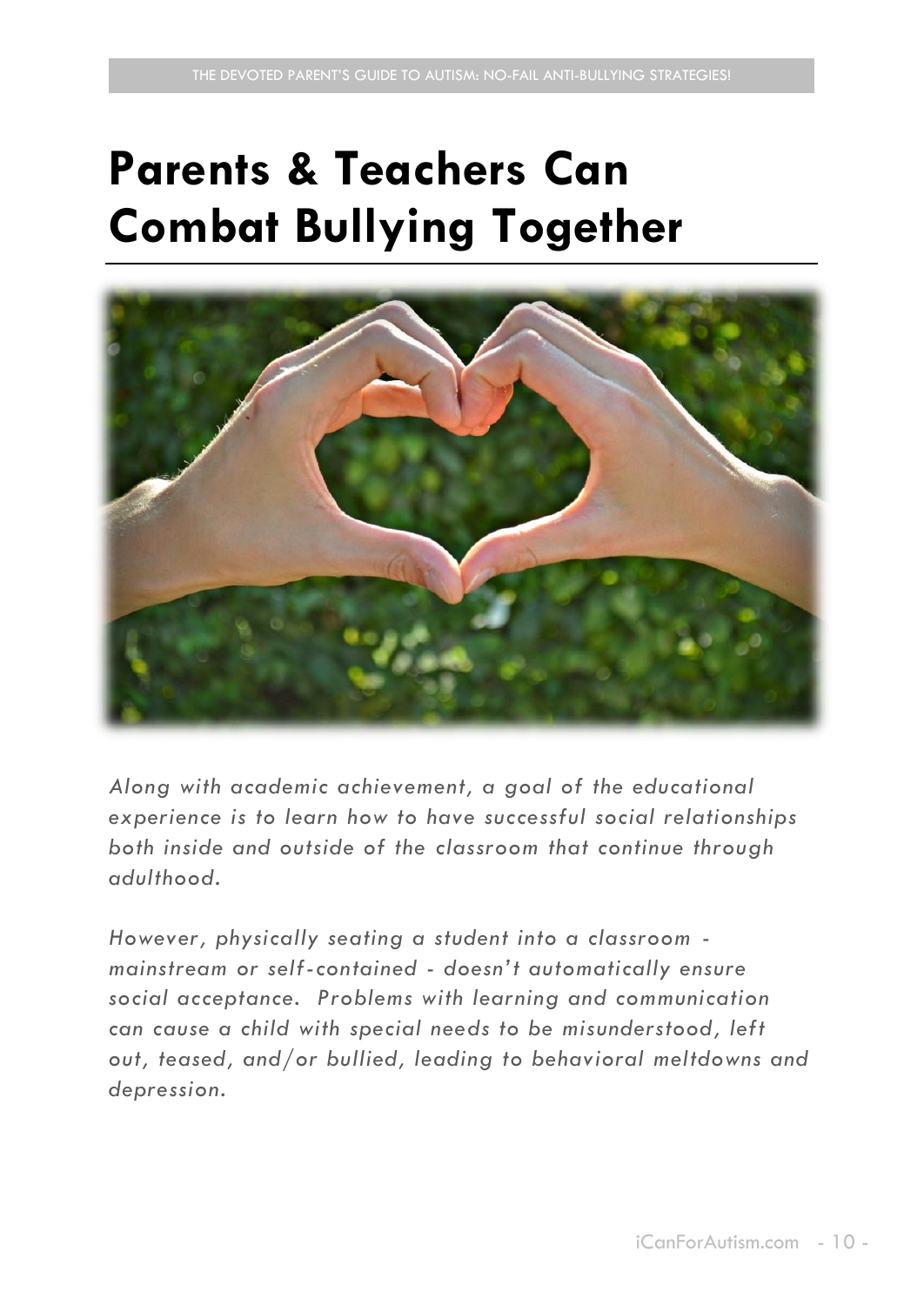Parents and teachers working together can promote friendship, values, and comradery within all students. The following suggestions for socialization promote positive emotions and self-concepts for all children and can be used with fellow students, friends, or family members.

# **TIPS FOR THE CLASSROOM**

#### **Decreasing Prejudice While Enforcing Equal Status**

Teachers can display a classroom 'flower garden' where students each display their individuality by drawing a flower. On petals and leaves, each child can tell about who she or he is, where she or he comes from, and her or his unique interests.

#### **Identifying Values and Fostering Positive Feelings**

After the instructor pulls a student's name from a hat, the other students write "The thing I like most about you is your…", chosen from a list of qualities like honesty, friendliness, helpfulness, etcetera. Their statements along with examples are reviewed by the teacher and then read aloud to the honored student. This fosters a sense of belonging. Proudly, the revered student can take these letters home in a class-decorated folder in order to help with anxiety, depression, bullying, and overall negativity.

With the idea that positivity "sticks", students can write empowering remarks and compliments onto sticky notes to boost self-esteem. After teacher review, each note can be placed on the respective students' desks to remind them of this recognition and caring between one other.

Given teacher guidance, students can create 'Want Ads' for friends. Students can 'advertise' that his or her desired friendship requires emotional traits such as 'being accepted' and 'having patience' and interests like 'enjoying reading' or 'playing baseball.' The student placing the 'ad' would describe his or her strengths and talents such as organization, trustworthiness, love of art, and so on.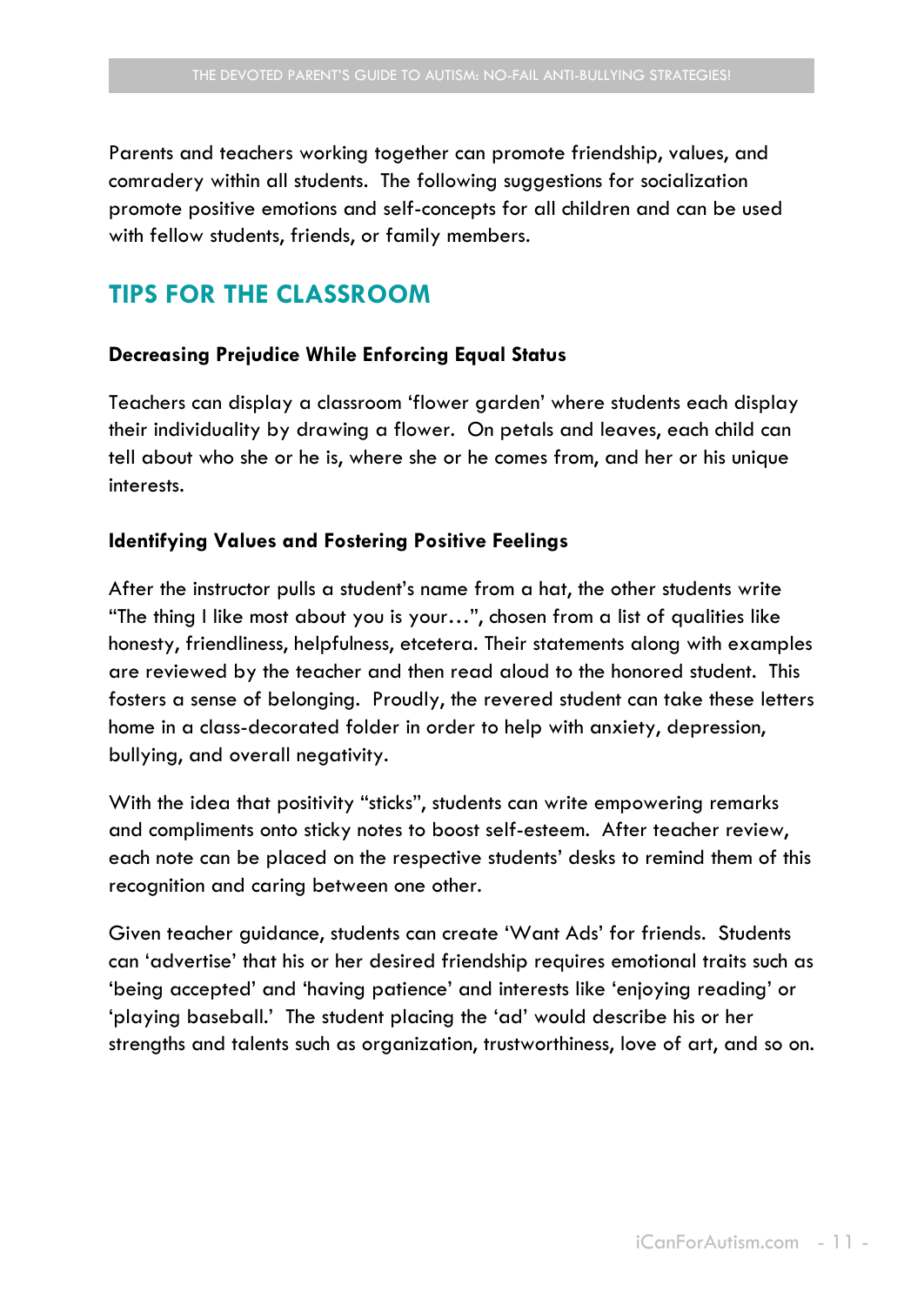#### **Cooperative Learning and Cooperative Discipline**

Cooperation is based on relationships, social responsibility, pride, and a strong sense of belonging. Activities like tutoring, mentoring, group studying, board games, group projects, and plays are some examples of cooperative learning. Such activities require each student to depend on the help of one another to accomplish a common goal, so teamwork rather than competition is fostered. As students create more positive interactions between one another, they can learn to better appreciate each friend's similarities and differences.

To benefit the entire class, students can work together to develop their own "Classroom Code of Conduct" and partake in peer-to-peer conflict mediation with teacher guidance. This way, students experience a deeper sense of community, discipline, and social consciousness.

#### **Fostering Team-Building and Connections**

A great way for students to connect with other students both individually and as a whole class is creating a 'human web.' Standing in a circle, each student takes turns throwing a single ball of yarn to any classmate while giving him or her compliments (e.g., "You are a generous person because you like to share your pencils with me."), expressing gratitude (e.g., "Thanks for helping me clean up during art class. I couldn't have done it that fast by myself."), or asking personal questions (e.g., "Have you ever traveled to another state?").

Since the yarn is interwoven between throws, everyone's contribution is important to the web, everyone is connected, and there are unlimited interesting designs for the students to create together!

# **TIPS FOR THE HOME**

#### **Non-Threatening Expressions and Positive Responses**

Using 'I' messages, teach your child to say things to family members and friends like, "Mike, when you laughed at me, I felt upset and sad. I like when you help me instead of laugh at me."; "Do not take my stuff without asking. I like to share, and I will usually let you borrow my stuff if you ask me."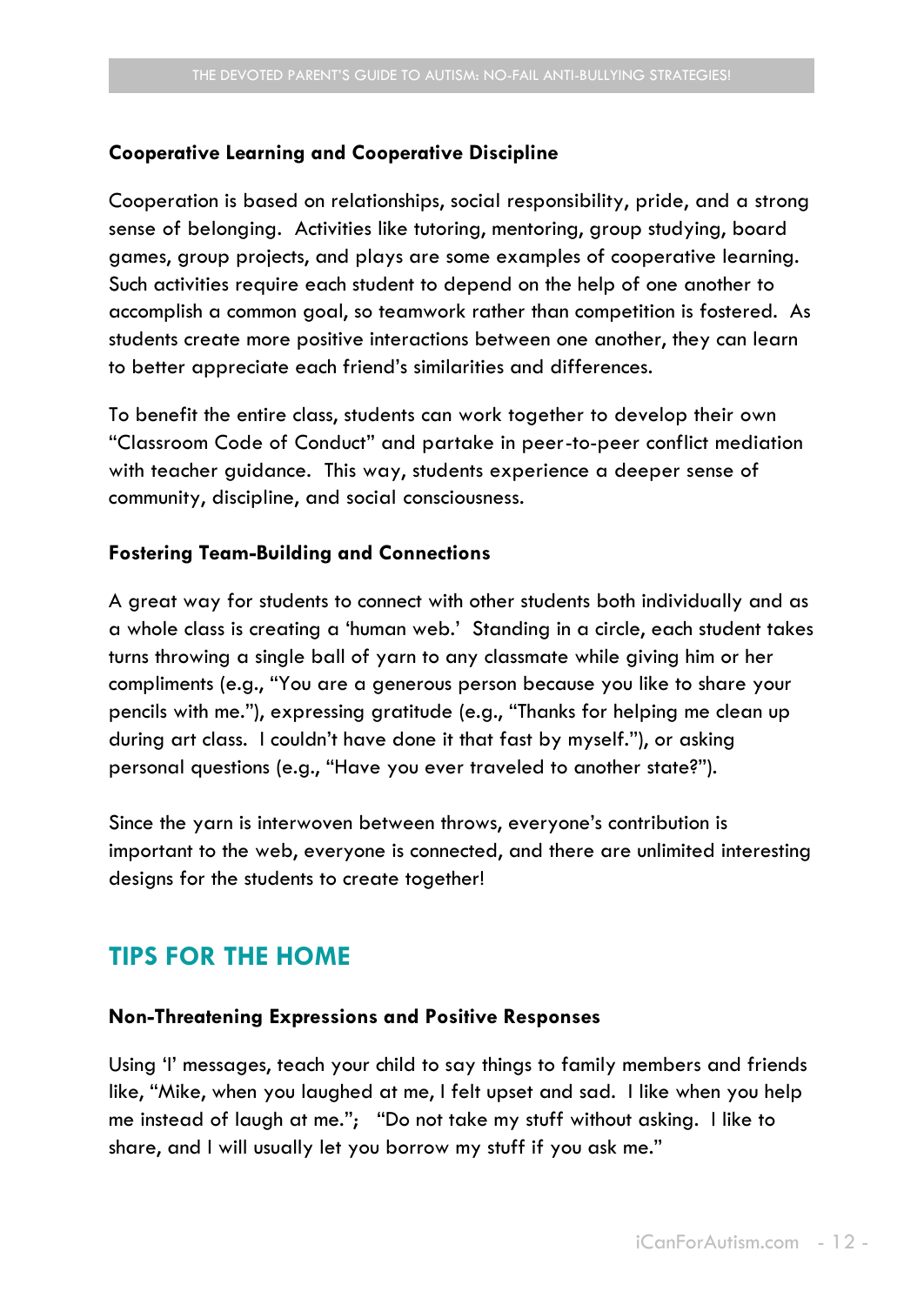Explain to all children within the household that any behavior including misbehavior is a choice that each person has control over. Even though we have reasons to feel badly, we can choose positive behaviors. You can say something like, "Feeling grouchy does not give you the right to be disrespectful and make nasty comments."

Have discussions about your child's daily conflicts and how she or he feels. Using role-play of actual or hypothetical social situations, you can both work on scripts and suggestions for a calm resolution.

Help your child make social relationship judgements by examining the people within her or his life. Draw a dart board with concentric circles, different colors, and possibly a point-value. On thin sticky notes, your child can write the names of people he or she knows. Have your child assess how "close to" or "far from" the center each person is, pointing out that the bullseye represents the most trusted relationships (highest point-value) while further circles depict less intimate relationships. People who aren't friendly or act as bullies are placed outside of the circle, earning no value points.

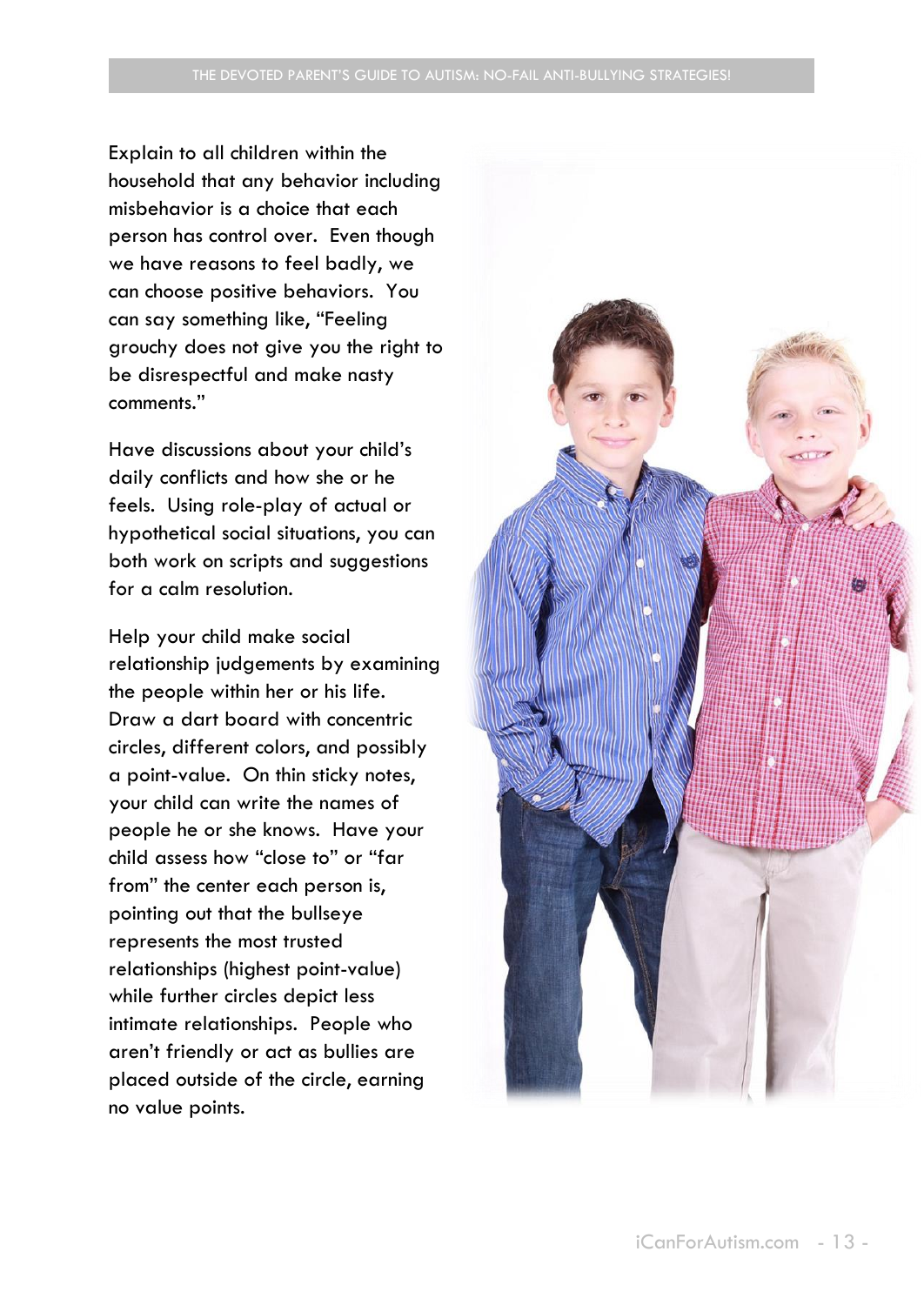If you feel your child has made inappropriate judgements about the true relationships, discuss the reasons why with your child. Then, together you can reassign the placement of these people on the dart board.

Sharing some personal experiences and hardships as you were growing up may allow your child to feel more comfortable and willing to share more of his or her daily encounters with you.

# **PROVIDE WISDOM**

Sometimes physical disabilities tend to evoke more sensitivity from others because those limitations are observable. In contrast, classmates may misunderstand the student with special needs who has social, communicative, emotional, and/or behavioral disorders.

Educators along with parents can teach general awareness, kindness, and advocacy. Some general tips for parents to use with family members and friends as well as for teachers to use with the class follow:

*"Some children who cannot speak or communicate effectively may feel happy just to have others playing or working near them. There are lots of fun activities that don't require language such as taking turns at putting puzzles together, playing catch, or playing a memory match card game."*

*"Some students with special needs might not know how to make friends or they may feel uncomfortable. Encourage everyone to introduce themselves and show an interest in becoming his or her friend."*

*"Since children with special needs have difficulty communicating, sometimes they might misunderstand and/or miscommunicate. Being a good friend to anyone means helping others to understand and get their needs met."*

*"The person on the inside matters the most--not the way they talk, look, or move. Good friends accept each other's differences and respect their unique traits. Remember how important this is, and stand up for your friend if someone is teasing or bullying her or him."*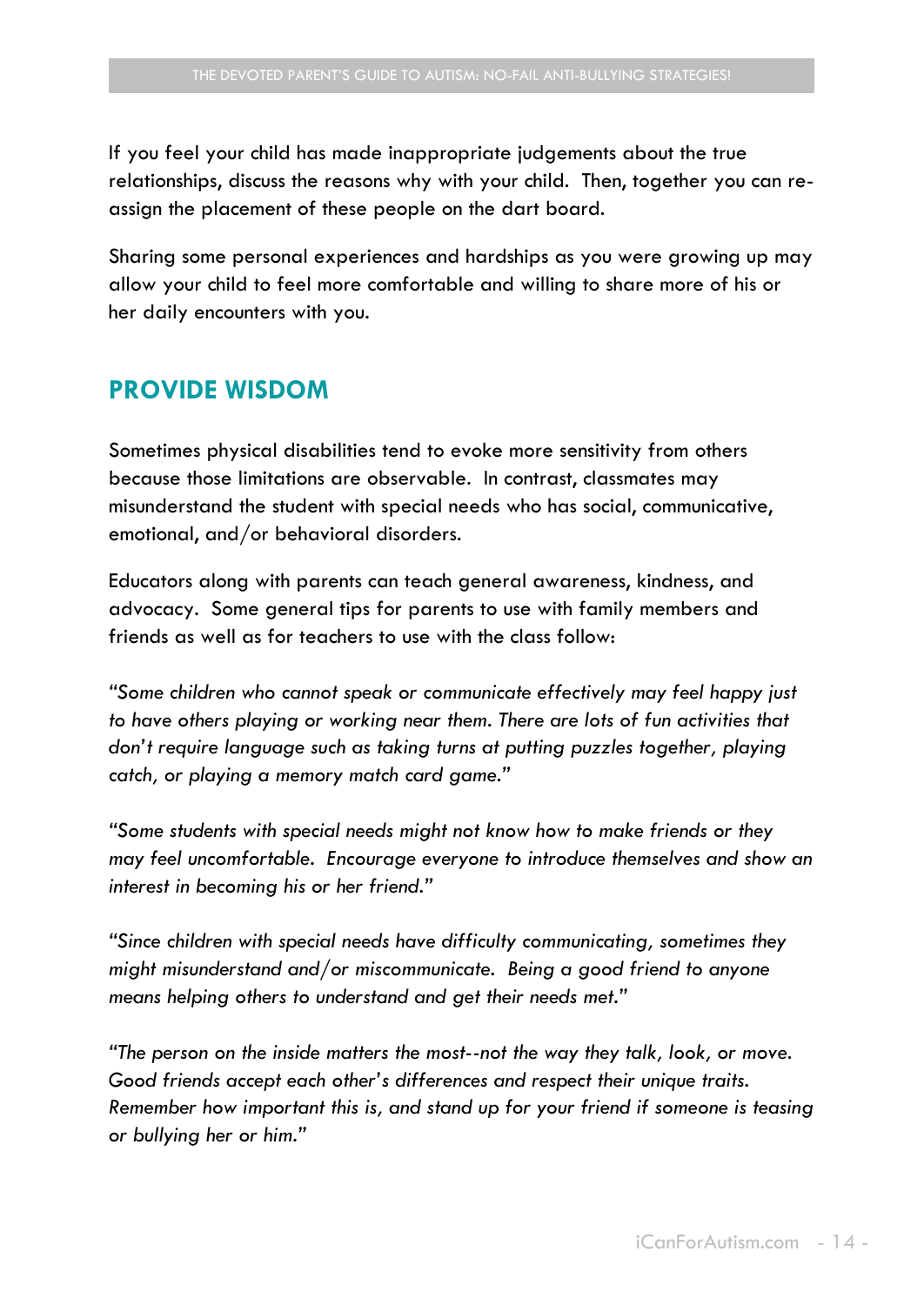# **FRIENDS 'TIL THE END**

Developing strong social responsibility and friendships are some of the best ways for all children to build self-confidence along the journey of life. Being part of a tight-knit, respectful community leaves little room for negative behavior. The more time spent successfully learning from each other through teamwork, collaboration, and communication, the safer and happier everyone can feel. :)  $\div$ 

*This article first appeared in Exceptional Parent Magazine, September 2016*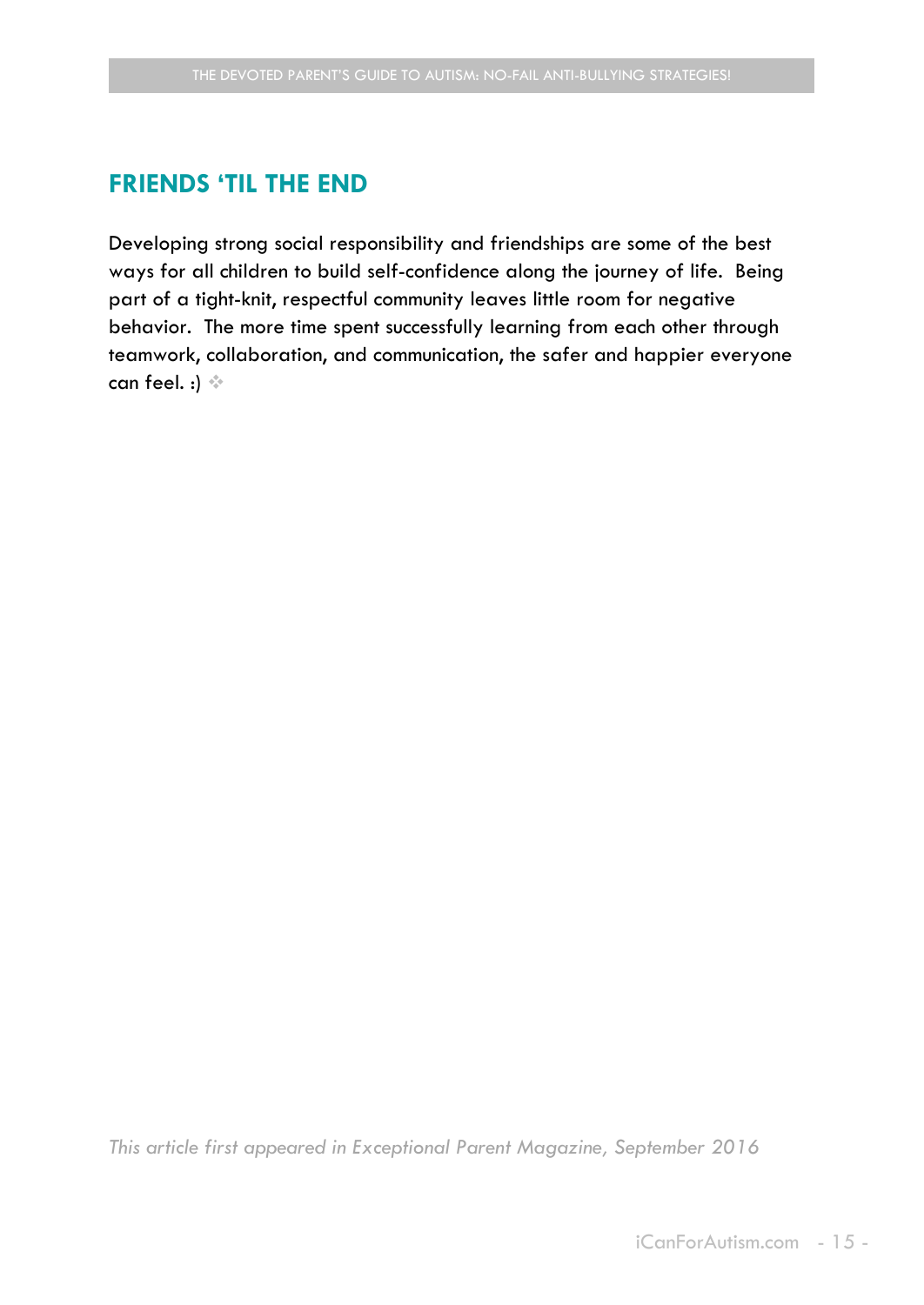# <span id="page-16-0"></span>**10 Bullying-Prevention Strategies Everyone Can Use!**

*Negative effects of bullying in school are real and cannot be pushed aside. Peers, staff members, parents, and – most importantly – your child with autism can take control with these anti-bullying efforts.*



# **1. Promote Autism-Friendly Programs**

Bullying in schools can sometimes be the result of prejudice against the unexpected ways that children with autism speak and socialize. Not unlike other prejudices, parents and the school can promote social justice, tolerance, respect, and acceptance.

Along with your help, schools should focus not only on integration within the mainstream for education but also provide guidance to all students for how to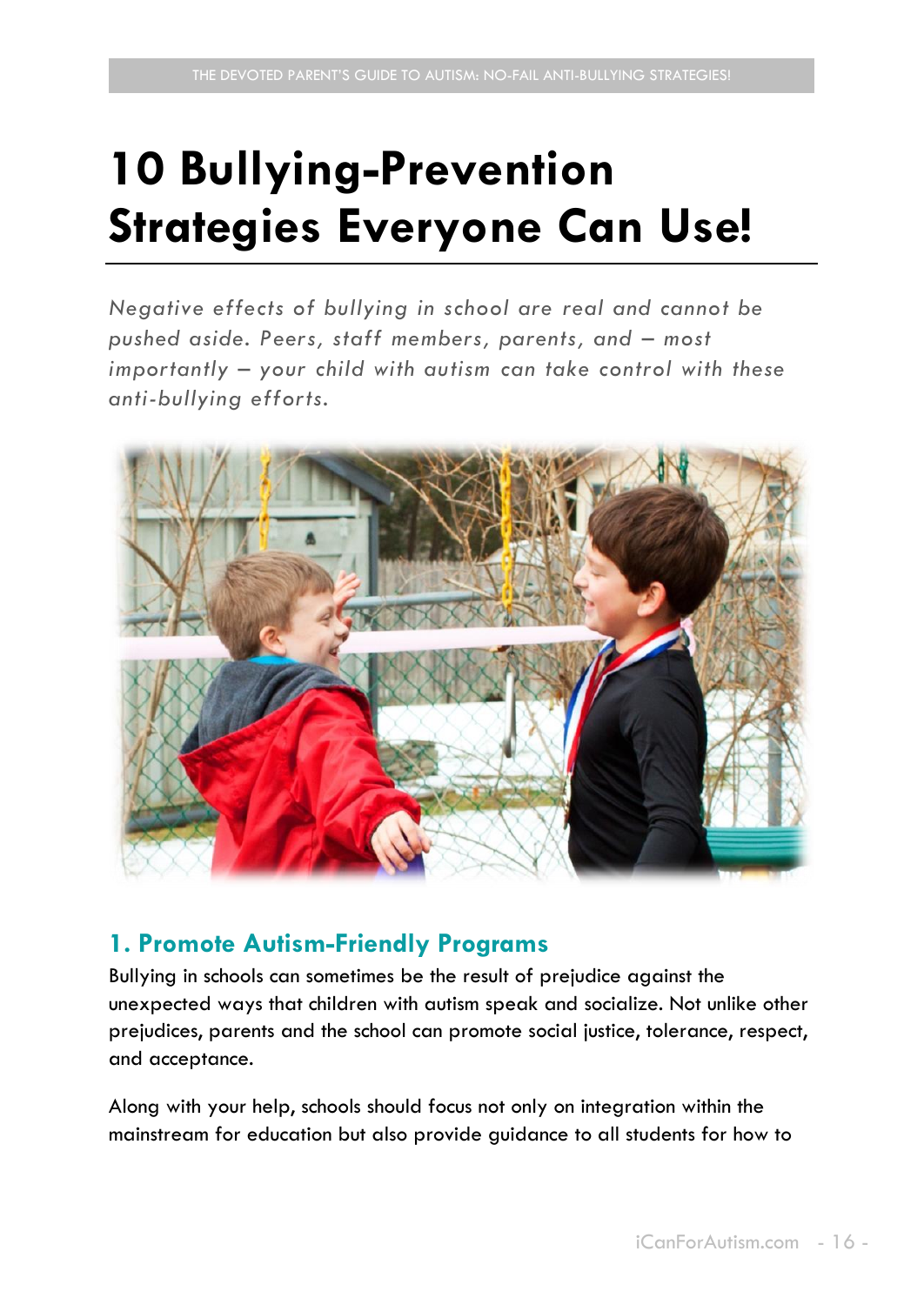better socialize and communicate with their peers who have autism - possibly through workshops or specially-structured activities.

### **2. Team Work**

Working together as a team in partnership with you as the parent, the school's teaching staff, aides, principal, counselors, and psychologists will provide the safest environment for your child to learn and enjoy.

# **3. Autism Awareness Every Month**

Not just during April's Autism Awareness Month, but always, more awareness of autism overall can help prevent bullying.

## **4. Teach Skills**

Teach your child how to identify and deal with bullies through verbal and nonverbal communication like body language and facial expressions, survival skills, civil liberties, and independence.

## **5. Build Strength**

As your child learns defensive skills from you, his friends, and his teachers, he is growing stronger connections with everyone.

# **6. More Friendships**

Discussing the communication and social deficits experienced by kids with autism puts greater social responsibility on their peers who don't have autism. When it comes to a child with autism, being a proactive observer can make all the difference to prevent bullying and protect them. As a result, your child will spend more time with good friends, make new friends, and possibly will want to get involved in different activities with them.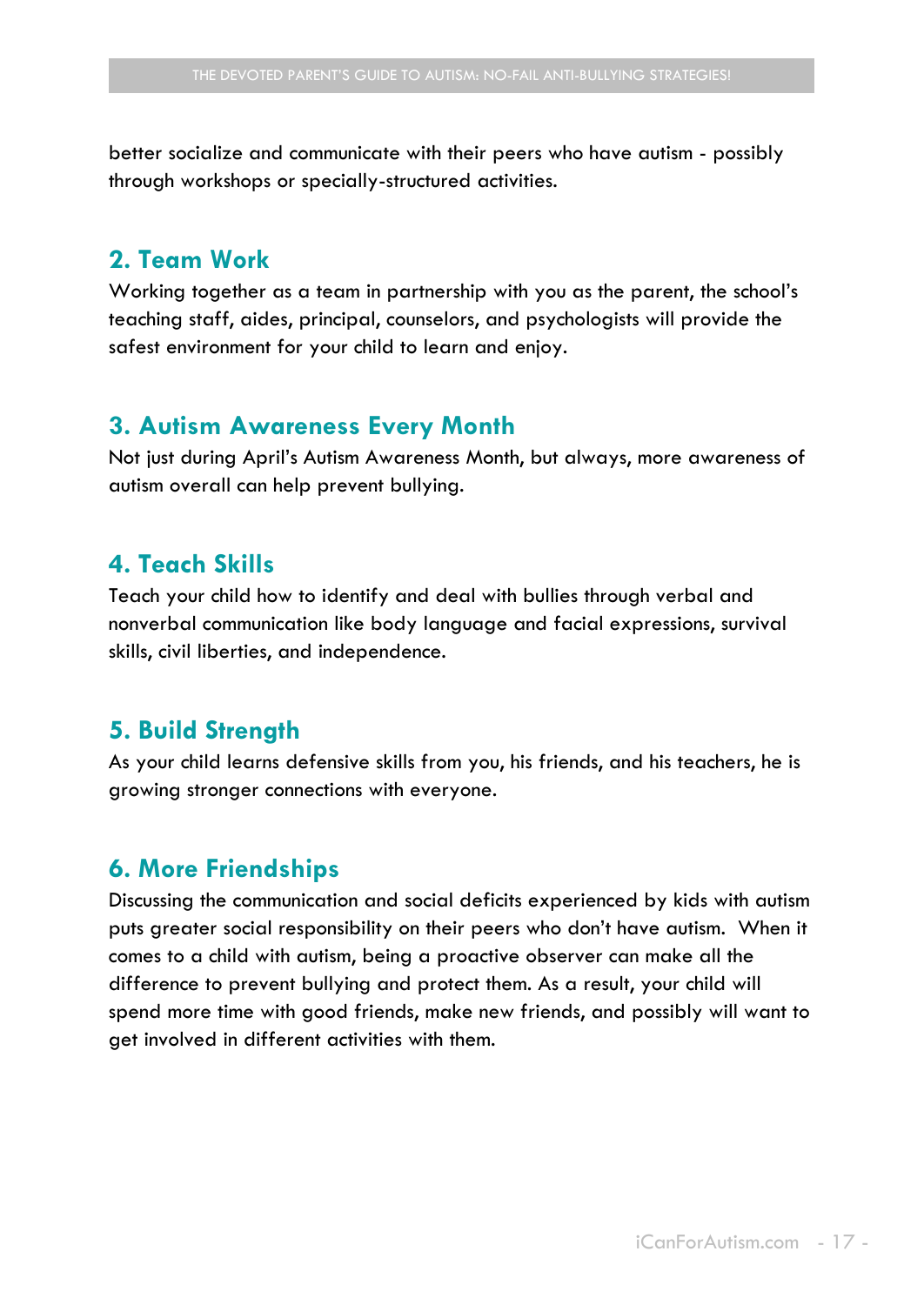# **7. Monitor Activity**

Monitoring potential bullying activity requires the teaching staff to supervise more and create new interventions to ensure the well-being of your child.

# **8. Healthy Relationships**

Ways to deal with bullying also help your child deal with sibling rivalry, 'stranger danger', or any other personal threat.

# **9. Self Awareness**

With your child's increased communication, survival skills, and independence, she or he will become more aware of the people around her. This makes your child a conscientious citizen and a good Samaritan towards other people who may be in need overall, not just due to bullying.

## **10. Self Esteem**

Ironically, and despite the bully's goal to do the opposite, your child will grow self-confidence and self-preservation esteem.

**With everyone's collective efforts, your child can take a negative force and turn it into a positive experience if bad bullying ever strikes!**